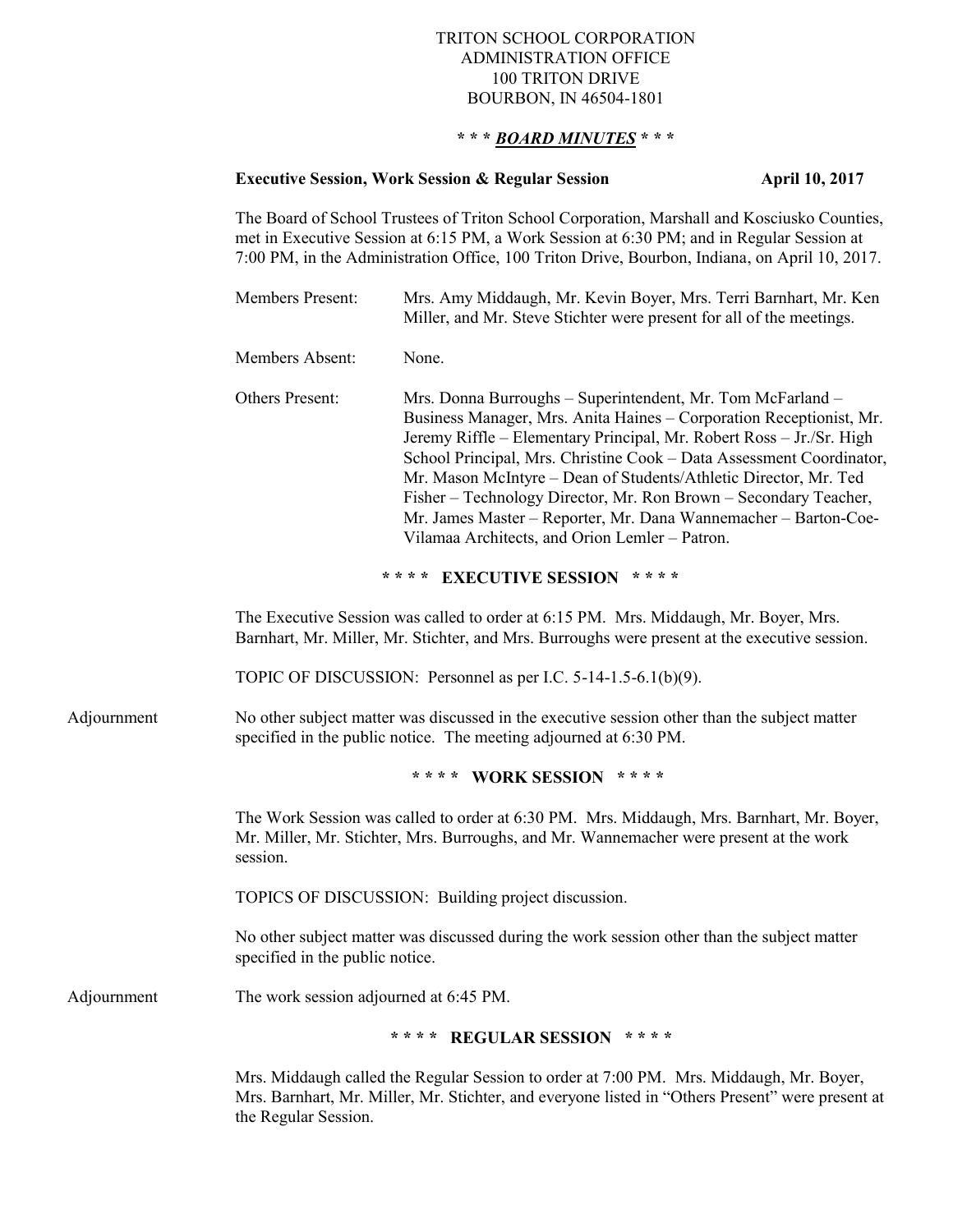| April 10, 2017             | <b>BOARD MINUTES</b>                                                                                                                                                                                                                                                                                                                                                                                                                                                                                                                                                                                                                                            | Page 2 |
|----------------------------|-----------------------------------------------------------------------------------------------------------------------------------------------------------------------------------------------------------------------------------------------------------------------------------------------------------------------------------------------------------------------------------------------------------------------------------------------------------------------------------------------------------------------------------------------------------------------------------------------------------------------------------------------------------------|--------|
| Consensus<br>Agenda        | Mrs. Barnhart made a motion to approve accounts payable vouchers $\#2797 - \#2901$ in the<br>amount of \$460,739.06, and payrolls $#5 - #7$ in the amount of \$572,846.75 for a grand total of<br>\$1,033,585.81; and to approve the minutes of the work session and regular session that was held<br>on March 13, 2017. Mr. Stichter seconded the motion and it carried $5 - 0$ .                                                                                                                                                                                                                                                                              |        |
| Patrons'<br>Comments       | There were no patrons' comments.                                                                                                                                                                                                                                                                                                                                                                                                                                                                                                                                                                                                                                |        |
| Personnel                  | Mr. Stichter moved to approve Mrs. Burroughs recommendation as presented for the following<br>personnel items:<br>Accept the resignation of Mrs. Jordan Smith as a first grade teacher effective at the end<br>of this school year;<br>Accept the resignation of Mrs. Amanda Shively as an Elementary Instructional Assistant<br>$\bullet$<br>effect at the end of this school year;<br>Accept the resignation of Mr. Matt Landis as the Boys' Junior Varsity Basketball Coach;<br>And to approve utilizing the volunteer services of Mrs. Christen Ritchison in the Junior<br>High Track program.<br>Mr. Boyer seconded the motion and it carried unanimously. |        |
| Other<br><b>Business</b>   | Mr. Dana Wannemacher gave a presentation on the proposed new gym that will be located at the<br>southeast side of the Jr./Sr. High School. One of the options that he presented has an estimated<br>cost of \$4,205,463.00. The second option has an estimated cost of \$4,004,986.00.                                                                                                                                                                                                                                                                                                                                                                          |        |
|                            | Mr. Fisher gave a technology report including the status of computers, projectors, laptops, etc.                                                                                                                                                                                                                                                                                                                                                                                                                                                                                                                                                                |        |
|                            | Subsequent to Mrs. Burroughs recommendation, Mr. Boyer moved to establish/confirm June 4,<br>2017 as the graduation date. This was followed by a second from Mrs. Barnhart. The motion<br>carried 5-0.                                                                                                                                                                                                                                                                                                                                                                                                                                                          |        |
|                            | Mr. Stichter moved, Mr. Miller seconded, and the motion carried unanimously, to approve the<br>Science Fusion series from Houghton-Mifflin for the Elementary textbook adoption.                                                                                                                                                                                                                                                                                                                                                                                                                                                                                |        |
|                            | Mr. Miller made a motion to approve the <i>Triton Volunteer Handbook</i> and the <i>Triton School</i><br>Corporation Handbook for Substitute Teachers as presented. This was followed by a second<br>from Mr. Boyer. The motion carried unanimously.                                                                                                                                                                                                                                                                                                                                                                                                            |        |
|                            | Mr. Stichter moved, Mrs. Barnhart seconded, and the motion carried 5-0, to approve the<br>umbrella fundraiser for the track team.                                                                                                                                                                                                                                                                                                                                                                                                                                                                                                                               |        |
|                            | Mrs. Burroughs apprised the Board of the donation of a sound system for the Triton baseball<br>field from Hensley Fabricating. Mr. Stichter made a motion to accept the sound system donation<br>and he expressed appreciation on behalf of the Board for this generous donation. Mr. Boyer<br>seconded the motion and it carried 5-0.                                                                                                                                                                                                                                                                                                                          |        |
|                            | Mr. Boyer made a motion to table the appointment of Mr. Jordan Fuller to the Bourbon Public<br>Library Board. Mrs. Barnhart seconded the motion and it carried unanimously.                                                                                                                                                                                                                                                                                                                                                                                                                                                                                     |        |
|                            | Following Mrs. Burroughs' recommendation, Mr. Stichter moved to not increase student meal<br>prices for the 2017-2018 school year. This was followed by a second from Mrs. Barnhart. The<br>motion carried 5-0. (Elementary breakfast will cost \$1.10 and lunch will cost \$2.00. The cost<br>for breakfast at the Jr./Sr. High School will be \$1.25 and lunch will cost \$2.25.)                                                                                                                                                                                                                                                                             |        |
| Superintendent's<br>Report | Mrs. Burroughs identified the following core values that have been recognized since the<br>previous meeting:<br><b>Continuous Improvement:</b> Mrs. Burroughs expressed her appreciation to the technology,<br>maintenance, transportation, and custodial staff for the work that was completed over spring<br>break.                                                                                                                                                                                                                                                                                                                                           |        |